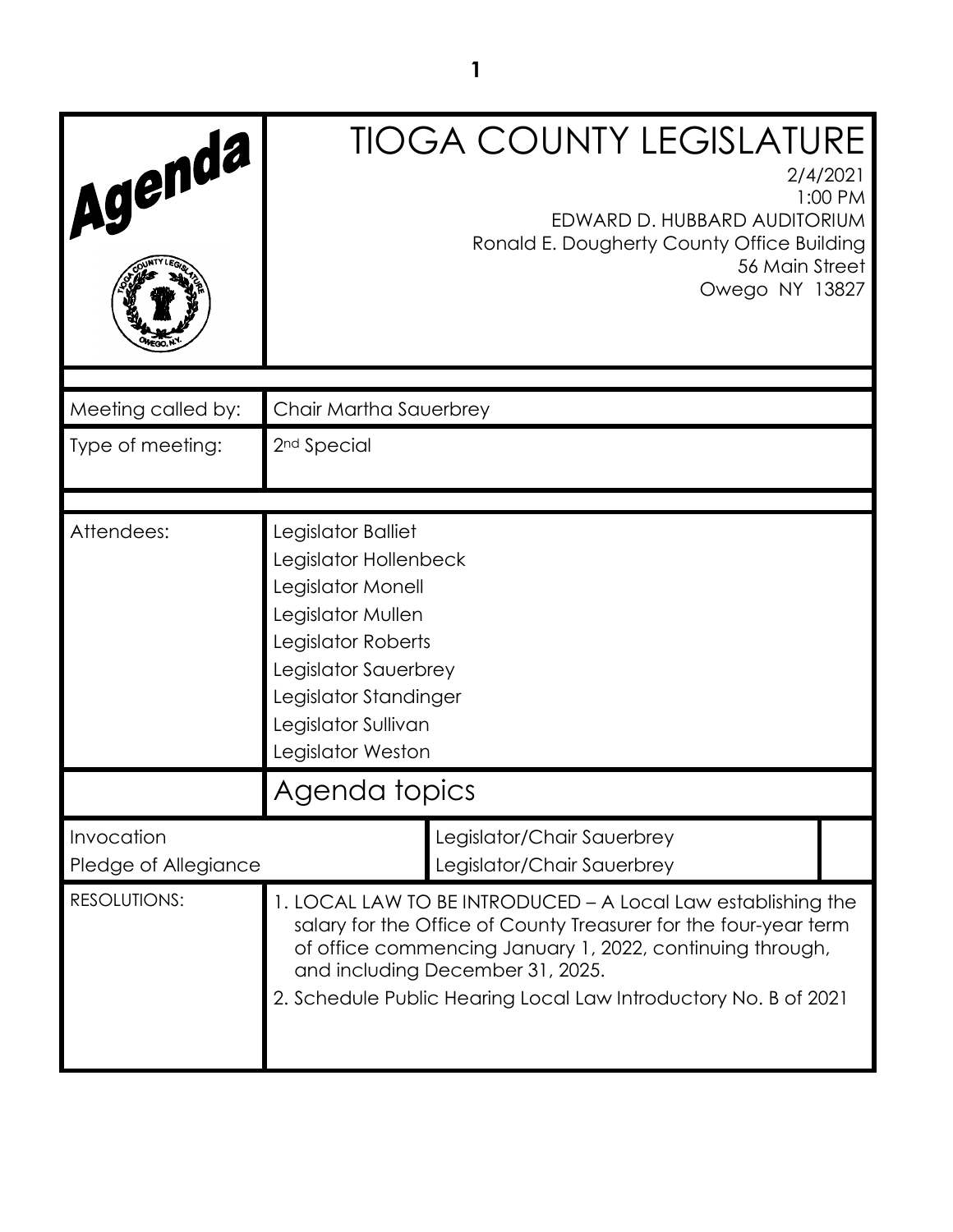County of Tioga

Local Law No. XX of the Year 2021.

A Local Law establishing the salary for the Office of County Treasurer for the four-year term of office commencing January 1, 2022 and continuing through and including December 31, 2025.

Be It Enacted by the Legislature of the County of Tioga as follows:

SECTION 1: PURPOSE

As set forth at Local Law No. 3 of 2003, the annual salary for the elected public office of County Treasurer shall not be increased during a term of office.

Accordingly, it is the purpose and intent of this Local Law to establish the salary for Office of County Treasurer for the four-year term of office commencing January 1, 2022 and continuing through and including December 31, 2025.

## SECTION 2: ANNUAL SALARY

- A) The annual salary for the Office of County Treasurer for the term of office beginning January 1, 2022 and continuing through and including December 31, 2025 is hereby established as follows:
	- 1. County Treasurer \$73,087

SECTION 3: SEVERABILITY

If any clause, sentence, phrase, paragraph, subdivision, section, rule or part of this ordinance shall be adjudged by any Court or Agency of competent jurisdiction to be invalid, such judgment shall not affect, impair, or invalidate the remainder thereof, but shall be confined in its operation to the clause, sentence, phrase, paragraph, subdivision, section, rule or part thereof directly involved in the controversy in which such judgment shall have been rendered.

SECTION 4: EFFECTIVE DATE

This Local law shall take effect January 1, 2022.